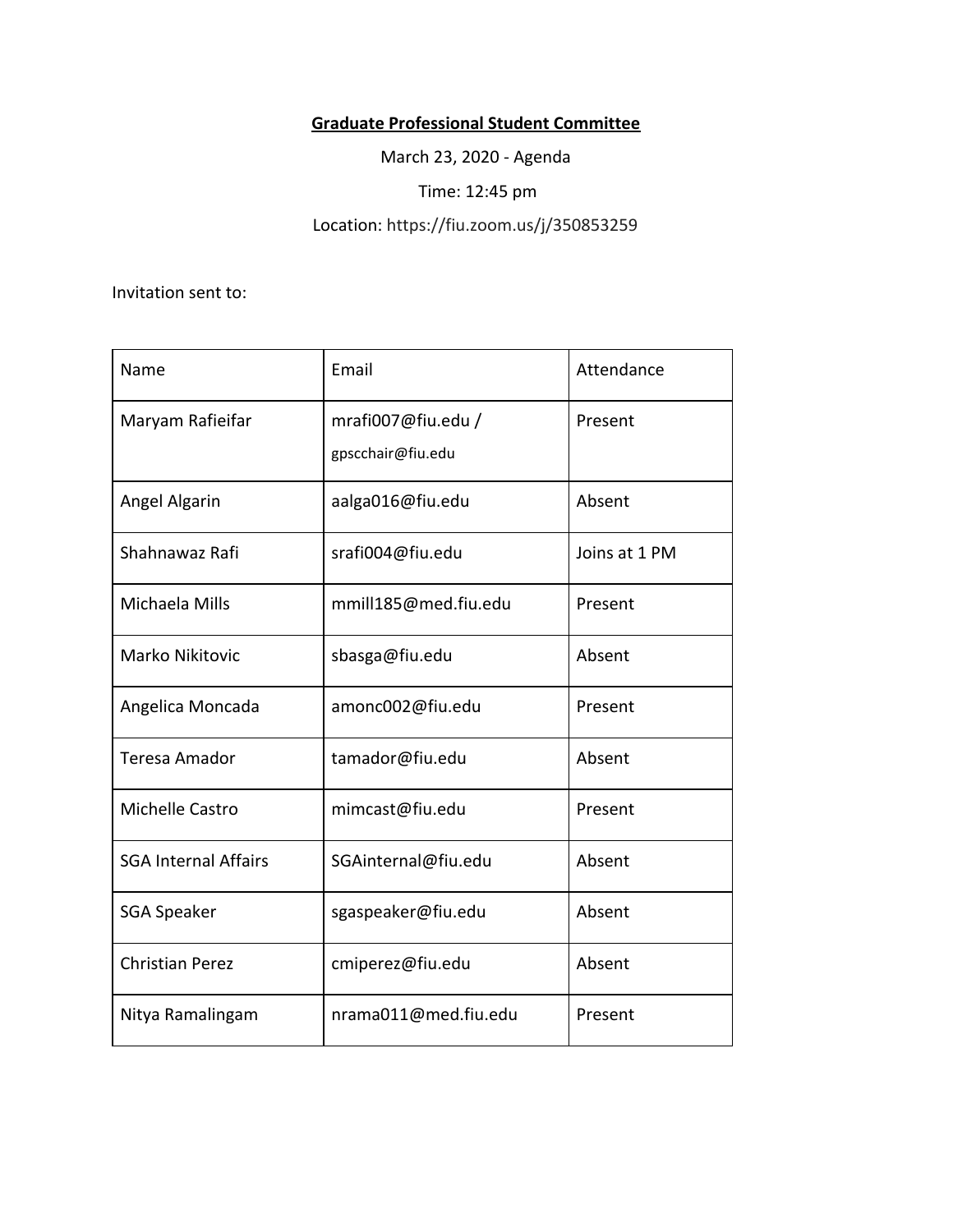For this meeting we addressed the following points:

- 1. Introduce Nitya
- 2. GSAW
	- a. Cancellations made by Teresa (IT support), Rafi, and Maryam
	- b. Doing it in the summer semester
- 3. Travel funds guidelines
	- a. Michelle's email to Maryam -

"The University has released a memo regarding non-essential travel. I believe that this will have to happen for upcoming travel for students. There are TA's being cancelled and information being shared. Teresa has communicated with students that have upcoming travel. We also use UGS to help send out emails to all graduate students."

MICHELLE: We are awaiting word from the provost regarding travel. We will hold off any approvals. Dr. Kos will send an official email. Teresa will work with the students' application.

Carry forward requests are being looked at and evaluated by Michelle and others. They have not touched base with Sabrina about it. No guidelines have been set.

- 4. Rafi CG Ballroom is reserved for March 28 and April 2, 2021.
	- a. requested to be the contact person to reserve venues on behalf of GPSC and emailed Elian Hernandez
	- b. Michelle will check the request once everything is settled
- 5. Can SGA provide funds for a sound system for events? (Rafi's question to Speaker Speaker to look into it)
	- a. MichelSGA cannot pay for the sound system. We always need to account for the sound system fee
- 6. Other business
	- a. Feedback on Angelica's survey: <https://forms.gle/BLfdBjDMMxwjgNQd8>
	- b. SOP amendments by Michaela
		- i. Include the M4 form for medical students
		- ii. Right to appeal